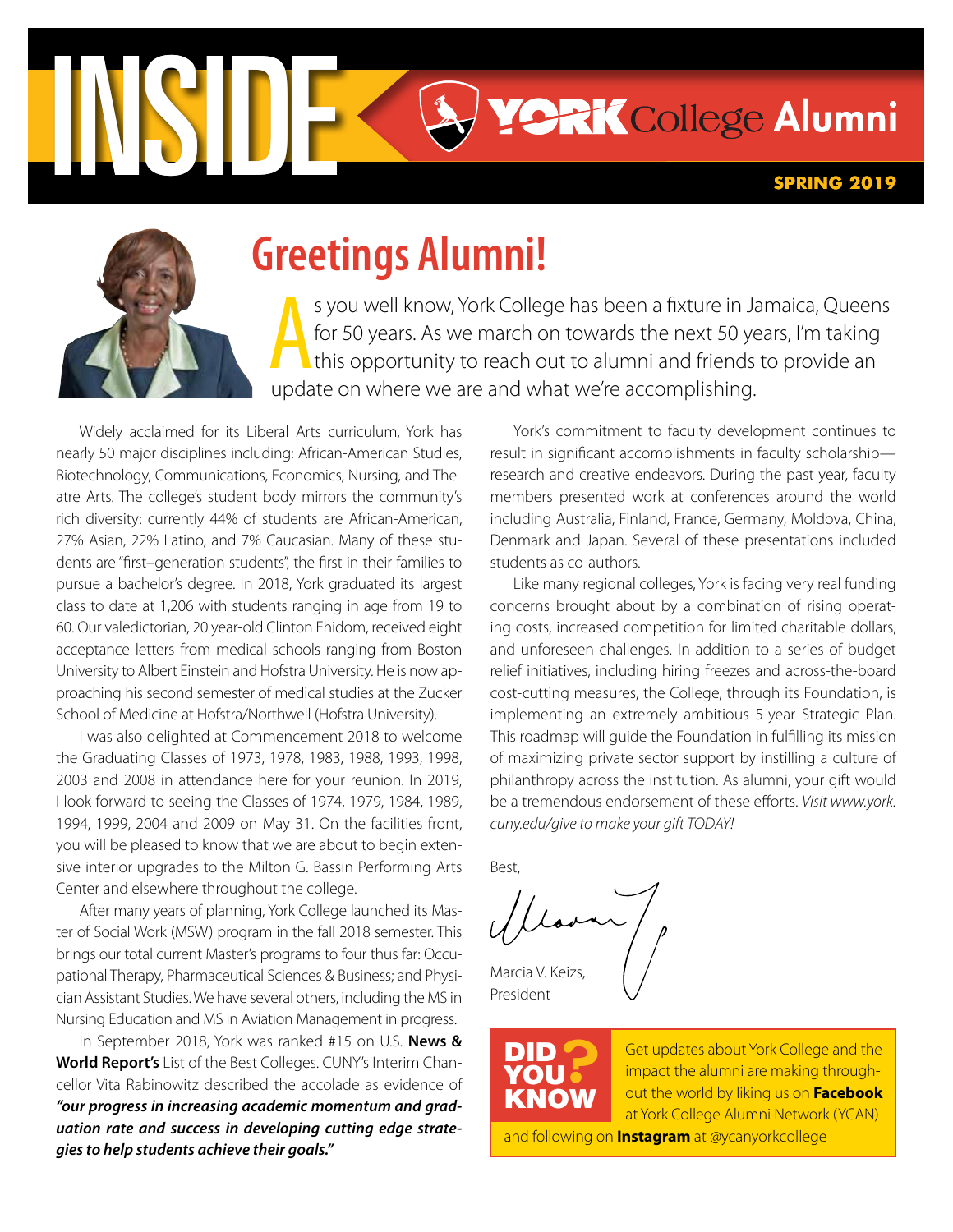# **Dear Alumni,**



**A** fter celebrating York College's<br>
Golden Anniversary in 2017, we<br> *"What's next?"* Fifty years as a fixture in fter celebrating York College's Golden Anniversary in 2017, we knew we had to ask ourselves, Jamaica, Queens, preparing thousands of students for meaningful lives full of achievement and service is of course, a tremendous milestone. But we knew

we had to set our sights on new accomplishments that would keep York at the forefront. Here are just a few recent triumphs:

- • In 2018, we graduated our largest class to date, with 1,204 students earning their degrees—many of whom were the frst in their families to do so. As it has done throughout its history, York continues to be a place that successfully nurtures and develops frst-generation college students.
- • In September 2018, we launched the new Master of Social Work program, with a class of 24 pioneering scholars. It is the only such program in the borough of Queens, and is in keeping with New York City First Lady Chirlane Mc-Cray's Mental Health Care Initiative, ThriveNYC.
- • York recently ranked #15 among the top 50 colleges in the north on **U.S. News & World Report**'s List of Best Colleges. CUNY's Interim Chancellor Vita Rabinowitz described the accolade as evidence of *"our progress in increasing academic momentum and graduate rate and success in developing - cutting edge strategies to help students achieve their goals."*

How are we going to keep adding to this list of accomplishments? In part, through the generous support of our loyal alumni, individuals who know frsthand the value and impact of a York education. We're so committed to the meaningful engagement of our alumni that we've set an extremely ambitious goal of increasing the level of alumni giving from its current **0.5%** to **30%** by 2023.

Your gift to the 2018-2019 Annual Fund starts us on the path to meeting that goal. It will allow other ambitious students to develop to their fullest potential through needs-based scholarships, classroom and equipment upgrades, faculty recruitment and development, and other institutional components that support a vibrant and fulflling educational experience. Please know that your investment in the place that facilitated your path to success also speaks volumes to other potential funders.

Whether you graduated from York in the last year, or four decades ago, *Once a Cardinal, Always a Cardinal!* Please join us as we work to support other Cardinals on their journey to academic enrichment and lifelong success!

Best,

 $\,$ =-

Shereitte C. Stokes III, ACFRE Vice President, University Advancement

## **New Dean of Health Sciences and Professional Studies**

Dr. Maureen Becker is the new Dean of the School of Health Sciences and Health Professional Programs at York College. She previously held faculty and administrative appointments at the College of Staten Island.

Dean Becker joined the College of Staten Island in 1992, where she served as the director of clinical education and deputy chair in the physical therapy department for 22 years. From 2014-2017, Dean Becker served as the Interim Founding Dean of the CSI



Professional Programs. "Faculty development; the creation of more student opportunities, which includes, inter-professional education, scholar-

School of Health Sciences.

"I have a three-prong plan," she said of how she will grow the School of Health Sciences and

ships, increased career exposure and experiences; and building upon what we have. For example, the MSW program just started, The Masters of Nursing is close at hand, and in the not so distant future, the Doctorate in Occupational Therapy will be a reality."

Dean Becker is a licensed Physical Therapist and holds the Ph.D. in Physical Therapy, and an MS in Exercise Physiology (Queens College, CUNY), and a BS in Physical Therapy (Down Medical Center, SUNY).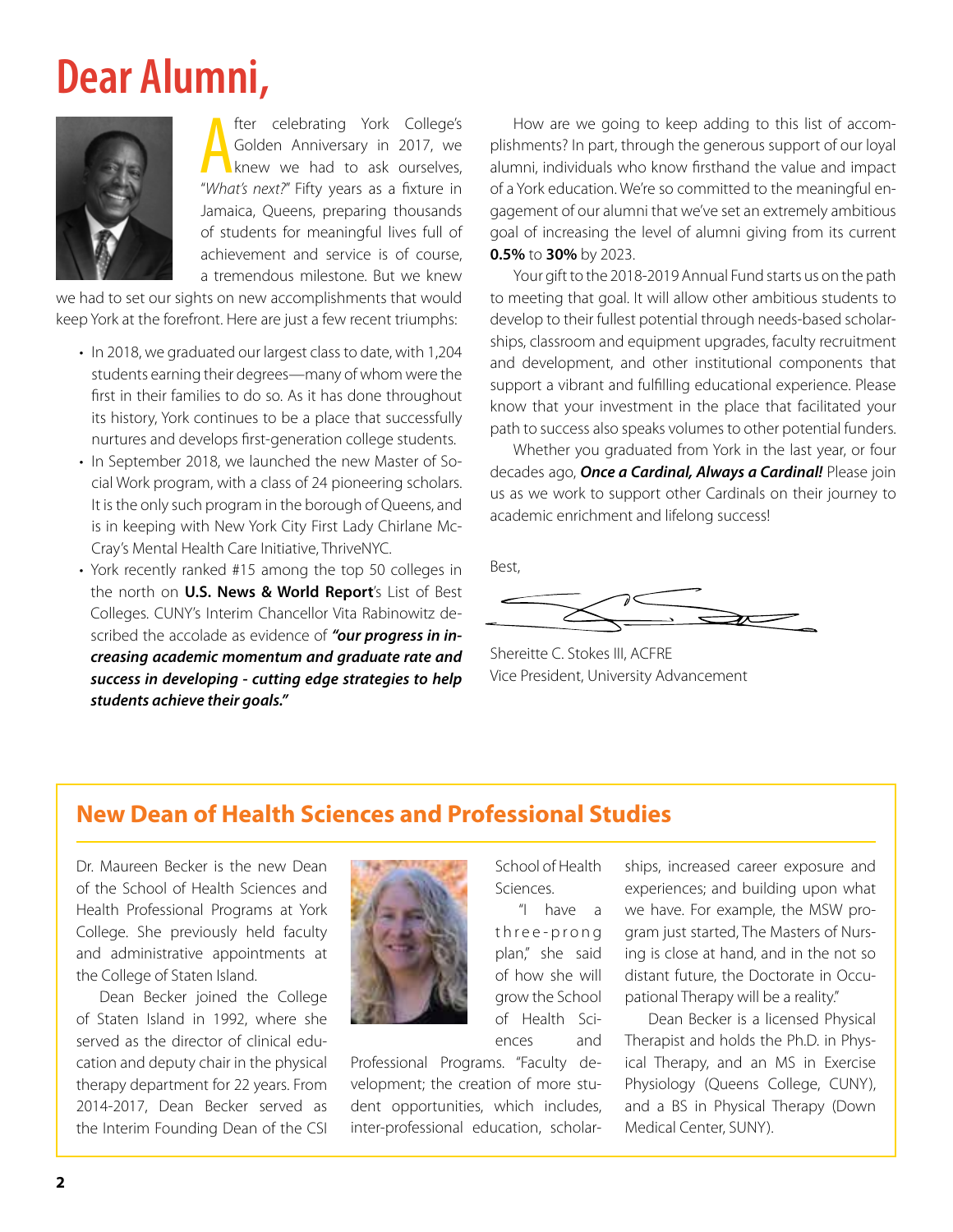## **York College Shines at Geological Society of America Conference**

Dr. Nazrul Khandaker, Professor and Discipline Coordinator of Geology at York College, was the recipient of the Distinguished Service Award from the Geological Society of American (GSA) at their

## **Professor Scores Second Fulbright Scholar Award**

Dr. Vadim Moldovan, associate professor of Social, Work, was awarded a second Fulbright Fellowship to continue his



scholarly and humanitarian work in the Republic of Moldova.

Dr. Moldovan stated that, "the Fulbright Scholar will be utilized to

investigate and promote best practices for social work reform in Eastern Europe on the platform of a long-standing and productive relationship between York College and the Free International University of Moldova. "As before, The Fulbright experience will enrich social work pedagogies, curriculum innovation, and program development at York College," said the native of the Republic of Moldova.

November Conference in 2018. Close to 6,000 geoscientists were in attendance.

The keynote address was given by Robbie Rice Gries, president of the GSA. According to Dr. Khandaker, Ms. Gries acknowledged his students, expressing her appreciation for York's "academic and outreach endeavors" and encouraged the students for playing a part of "building the geoscience community domestically and internationally."



*Jasmine Budhan presents her research on hydrogeology at the annual GSA conference.* 

Jasmine Budhan was among the students accompanying Dr. Khandaker at the GSA conference.

Ms. Budhan, a student of the SEEK program, presented her research on hydrogeology, which deals with the distribution and movement of ground water in the soil and rocks of the Earth's crust. She stated that she received great feedback on her presentation and cannot wait to get to work on future research for next year's GSA conference.

\*SEEK (Search for Education, Elevation and Knowledge) is a higher education opportunity program offered in the senior colleges of the City University of New York.



*Dr. Nazrul Khandaker receives award from Robbie Rice Gries, president of the GSA* 

## **York Freshman Named NYC Youth Poet Laureate for 2019**

Camryn Bruno, a Queens native, has been named the NYC Youth Poet Laureate (YPL) for 2019. She is a freshman at York College majoring in Communications Technology. As the NYC Youth Poet Laurent, Bruno will perform her poetry throughout the city.

Bruno was born in Queens, NY and attended P.S. 270 before moving to Trinidad and Tobago, where she grew up and began writing and performing slam poetry in 2014. She is the recipient of several literary and leadership awards including the Ms. Tobago Heritage Personality Competition and several Trinidad and Tobago National Literary Youth awards.

In receiving the prestigious honor as NYC Youth Poet Laureate, Bruno said, "I'm



looking forward to working with both Urban Word NYC and NYC Votes to reach a broader audience through my poetry, and to further

encourage youth of New York to understand the effects that voting and social change- or a lack thereof- can have on our everyday lives."

The YPL program was developed through a partnership between NYC Votes, the nonpartisan voter engagement initiative of the NYC Campaign Finance Board, and Urban Word NYC. It is designed to identify young writers and leaders committed to creating change through civic engagement and literary excellence.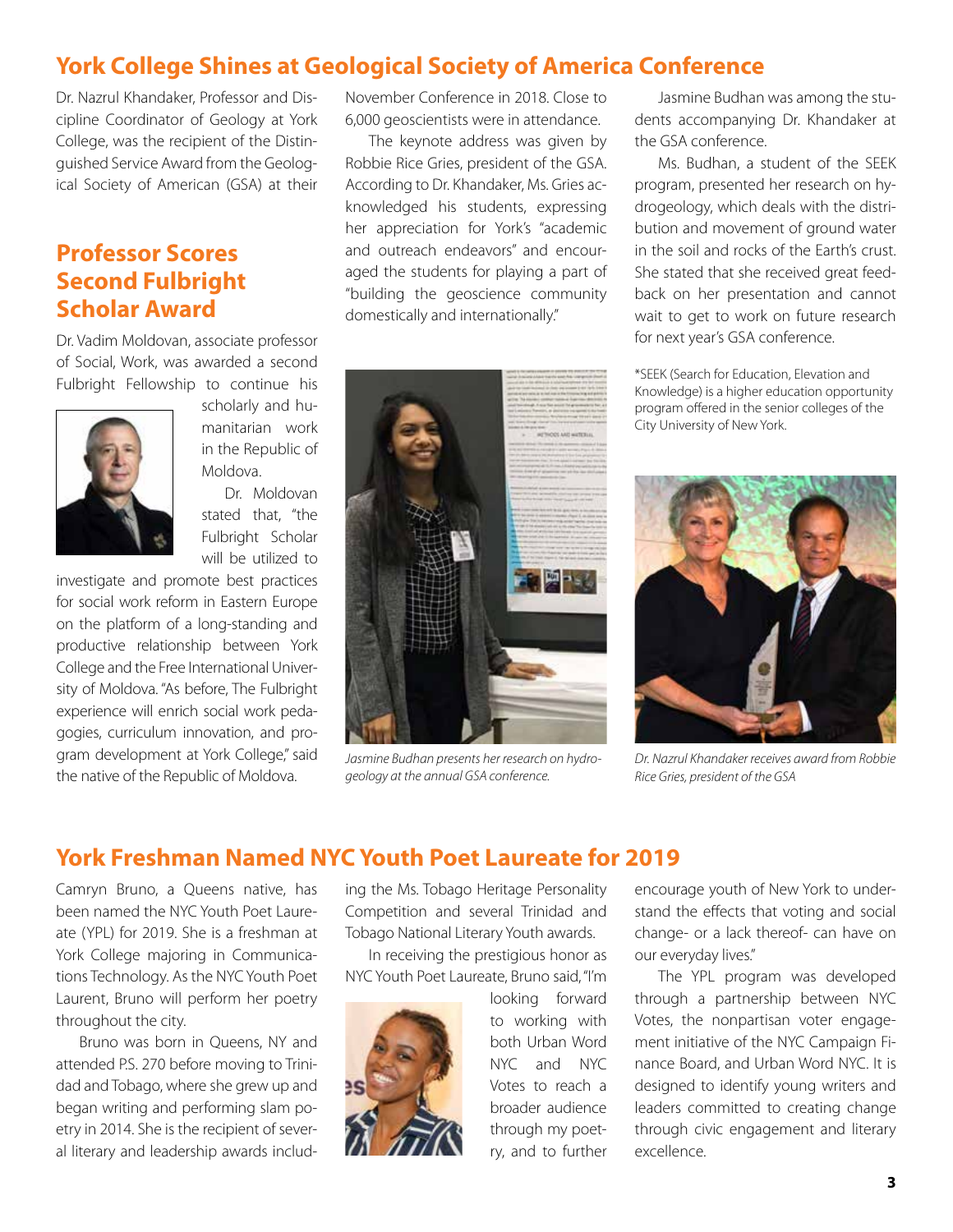# **Alumni Professionals on Campus**

Talented York alumni professionals returned to their alma mater to share their wealth of experience and skills with current students.

York is proud to recognize the exceptional alumni members, who spoke to student groups during the Fall 2018 semester.

## **OCTOBER 2018**

A panel featuring York alumni: Ennaji Henhammou '95, Dr. Thami Smires '95, Esselien Pika-Winter '03, Soroya Williams '16 and Sean Richardson '12 discussed the topic "Networking Today for the Leaders of Tomorrow, for a program co-sponsored by the Division of Student Development and the Department of Business and Economics.

Robert Anderson '01, presented a lecture for the National Association of



*Ennaji Henhammou Dr. Thami Smires* 



GF





*Sean Richardson Robert Anderson* 





*Patrick Pierre Louis Matthew LeBris* 

with a purpose.

the odds to achieve success.

Music Education on "Music Production Magic." Mr. Anderson is a recording engineer who specializes in capturing musicians in their natural environment.

York alums, Patrick Pierre Louis '16 and Matthew LeBris '17, led a program for Accounting students called "YOURK IMPACT" to encourage them to live life

Dr. Rashida Cheatham '05, and a 2012 graduate of the NYU School of Dentistry, spoke to students of the Cardinal Pre-Med Club. She shared her inspiring story on having determination to rise against

Assistant Queens District Attorney Joseph Grasso '11, gave advice to Prelaw students for getting into law school and starting careers, at a workshop presented by the Political Science Depart-





*Cheatham* 

*Dr. Rashida Joseph Grasso* 

the networking mixer sponsored by the United Accounting Society.

The Women's Center sponsored a Speed Networking Event for students. Alumni served as table hosts representing their career areas, and assisted students with their networking skills. Alumni table hosts were: Dwayne Andrews, Esq. '96, Rashida Cheatham, DDS '05, Krystal Davy '15, Ashley Desvarieux '98, Dwainette Gordon '03, Joseph Grasso, Esq. '11, Judge George Grasso '80, Mary C. Lawhorn '09, Iona Lewis '08, Jessie Mathieu '08, and Serena Stanley '01.

York College is very grateful for the donation of time and talent that our alumni gave to help current students.

If you are a York alum who is interested in speaking to students and sharing career advice, please send an email inquiry to Mondell Sealy, Manager of Alumni Afairs at [msealy@york.cuny.edu](mailto:msealy@york.cuny.edu). Your information will be passed on to the appropriate academic department for outreach.

### **NOVEMBER 2018**

ment.

Patrick Pierre-Louis '16, Cary Shi '18, Joseph Preval '18, Andrea Pryce '94, and Esselien Pika-Winter '03 participated in



*Alumni table hosts for Speed Networking Event in November* 

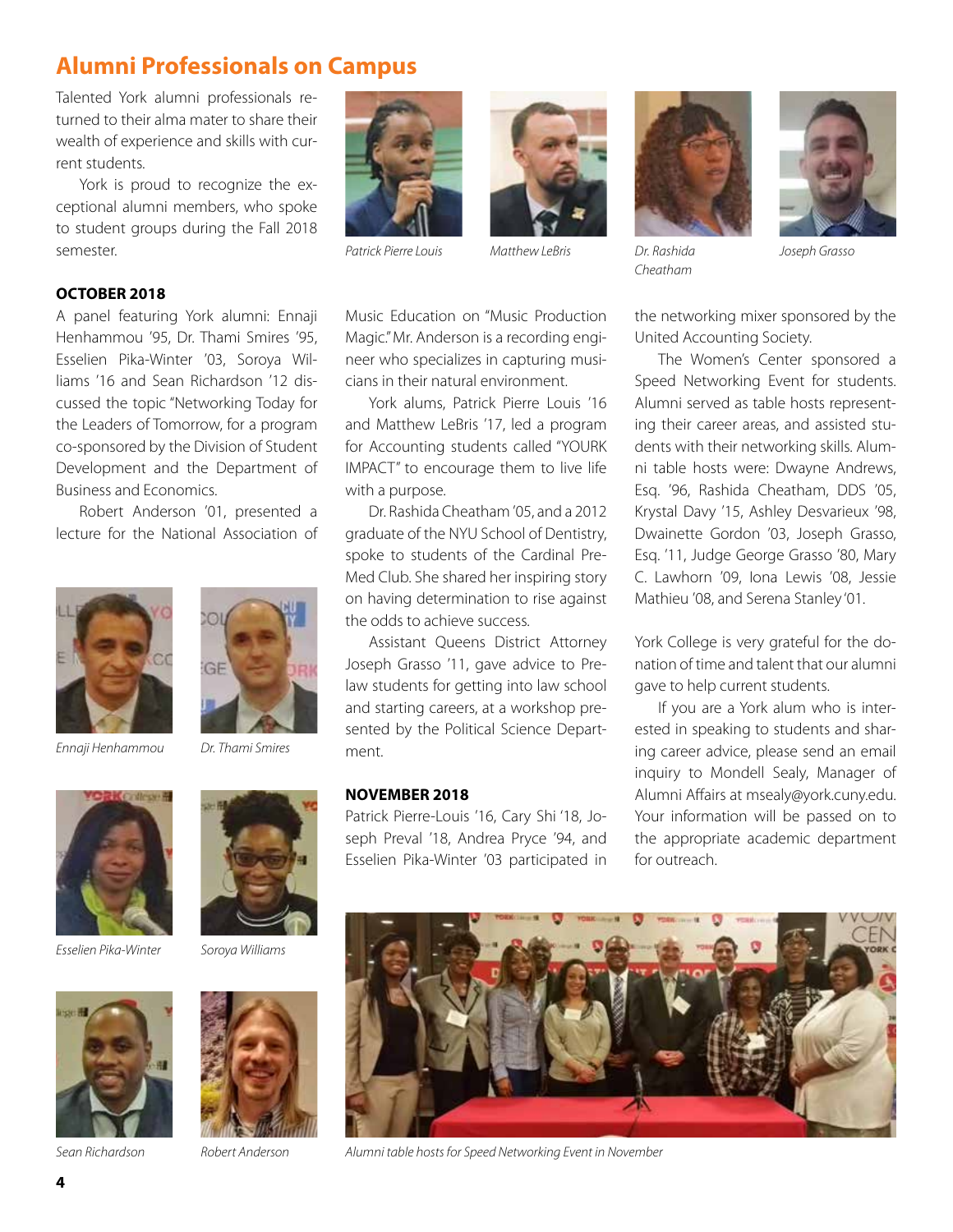# **Get Ready for the 2019 Class Reunions**

On Friday, May 31 2019, the alumni classes of 1974, 1979, 1984, 1989, 1994, 1999, 2004 and 2009 will celebrate their Class Reunions. It will be a day for alumni to "Reminisce" about student life at York; "Reconnect" with classmates that they haven't seen in many years: and "Rediscover" York College in learning about student success and growth in programs.

Reunion alumni will have the opportunity to participate in York's 49th Commencement Exercises and march into the tent holding their class banners. Following Commencement, the celebration continues at a luncheon in the Faculty Dining Room where alums can pore over their yearbook and visit with some of the retired and longstanding faculty who attend this annual event. Dr. Lewis Lewis, Professor Emeritus, Biology was the retired faculty speaker at the 2018 reunion luncheon.

It's a day of celebrating your alma mater and we hope you will attend!

We do need alumni volunteers to serve as Class Agents to reach out to classmates and encourage them to come back



and celebrate their reunion. For more information about being a Class Agent, please contact Mondell Sealy at [alumniclassre](mailto:alumniclassreunion@york.cuny.edu)[union@york.cuny.edu](mailto:alumniclassreunion@york.cuny.edu) or by calling (718) 262-2305.

York College looks forward to welcoming our 2019 reunion class alumni!



## 1974 · 1979 · 1984 · 1989 · 1994 · 1999 · 2004 · 2009

With pride and joy, we invite you to celebrate your class reunion with alumni from the classes of **1974, 1979, 1984, 1989, 1994, 1999, 2004** and **2009.** 

We look forward to welcoming and reuniting you with your alma mater, York College. A formal letter of invitation will be sent at a later date.

Help spread the word about your reunion with other York classmates that you are still in contact with. Ask them to go to the Alumni Affairs area on the York College website to submit the "Contact Information Update" form to insure receiving future reunion communication.

> For more information email Alumni Affairs at **a lu mniclassreu n ion@york.cu ny.ed u.**

You can also connect with your classmates by joining the York Cardinal Alumni Network (YCAN) Facebook page.